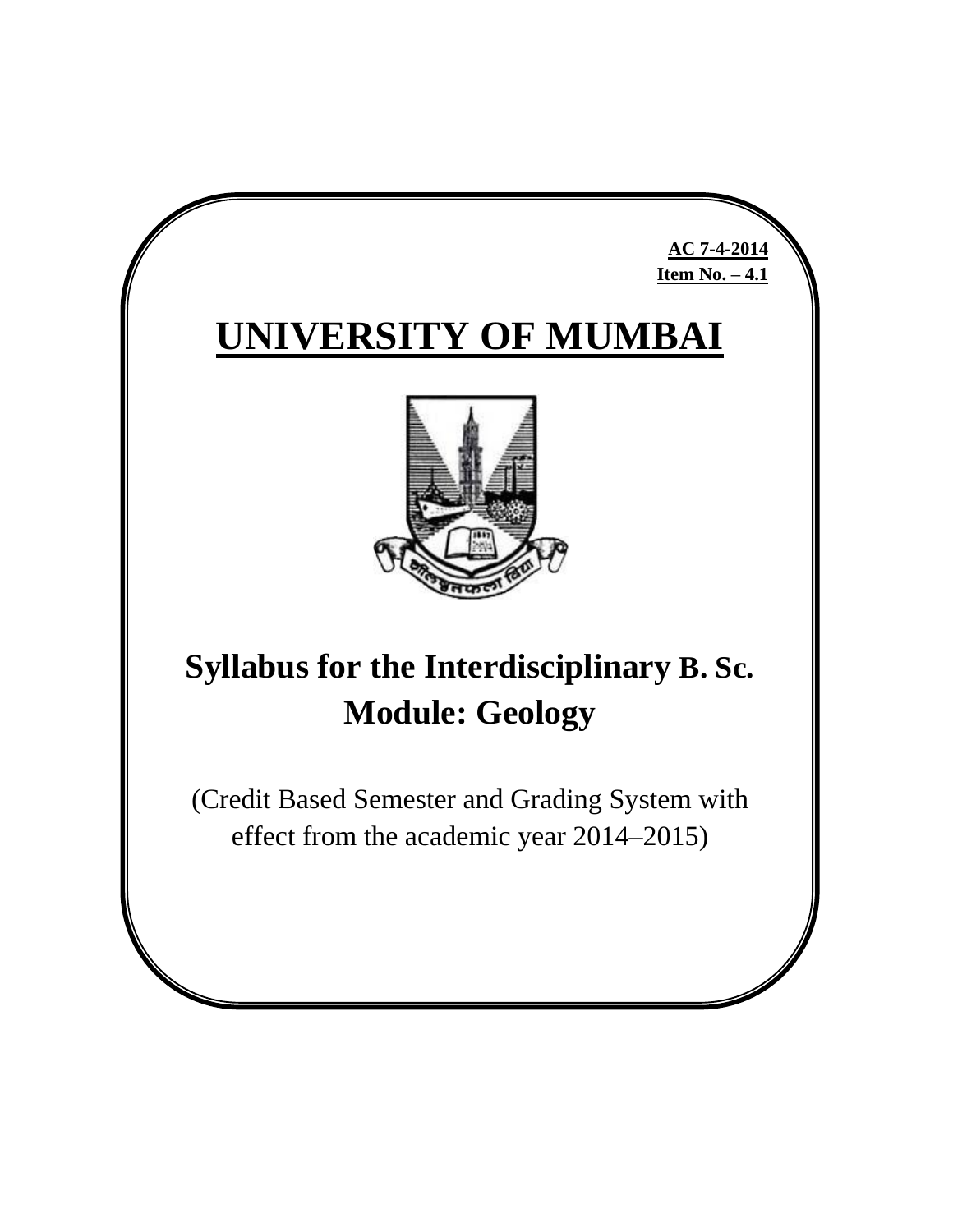#### **Interdisciplinary B.Sc Syllabus - Modules in GEOLOGY To be implemented from the Academic year 2014-2015**

## **Preamble**

#### **The Rational:**

The basic thoughts and understanding in the programme of BSc with interdisciplinary science is, many or around 60 % students after their graduation leave higher education and opt for jobs. These jobs are in Government offices, Municipal Corporations, private companies or, in schools as teachers. They are absorbed as science graduates. Even when the students opt for management carriers they are considered as science graduates at entry level. Thus the specialization or the major subject does not have relevance unless the students want to pursue the carrier in the field of research or higher education. Similarly those who enter in jobs of teachers find it difficult to teach other science subjects as required, than the subject of specialization, because they are not exposed to those branches of science.

With all these requirements of job market University has decided to introduce the graduation course in science as BSc interdisciplinary science. In this a learner can take two subjects from science discipline at first year level, from among these one subject can be selected at Second Year and the same will be continued as major subject along with applied component for final year B. Sc. The learner will earn 70 credits as explained in this subject like the existing system. In first year instead of the third subject the learner can opt any subject from the prescribed modules and as per the availability in the college / institute where admitted. These modules can be called as interdisciplinary modules. At the second year level instead of the second minor subject the learner can opt the modules from the interdisciplinary modules. The foundation course is also modified for interdisciplinary science which includes topics like Law, Economics, Sociology, Political Science etc.

Thus the learner will earn 70 credits in the major subject as obtained by any student in current traditional method. The remaining 50 credits can be earned from the interdisciplinary courses. The modules of interdisciplinary courses can be from science branches or arts / commerce / law / fine arts branches.

#### **Interdisciplinary Modules in Geology:**

In the present context, Geology as a subject is offered as a Major subject with a combination with subjects like Maths, Physics, Chemistry and Life Sciences. Through the past years, a considerable number of queries regarding the availability of the subject as in combination with other subjects have been asked by the student community. Many free lancers and graduates from other streams (Arts, Commerce, Engineering etc) have satisfied their passion for learning about the subject through the certificate course in Geology offered by our university.

Keeping the spirit and need of an Interdisciplinary BSc in mind, where the learner wishes to gain basic supporting knowledge in an allied field other than his or her specilisation, the syllabus in geology has been framed. The outcome at the end of completion of the first course is to have a learner with the basic knowledge about the history and beginings of the subject of geology, its applications in day to day human life. It will also lay stress on identification of the most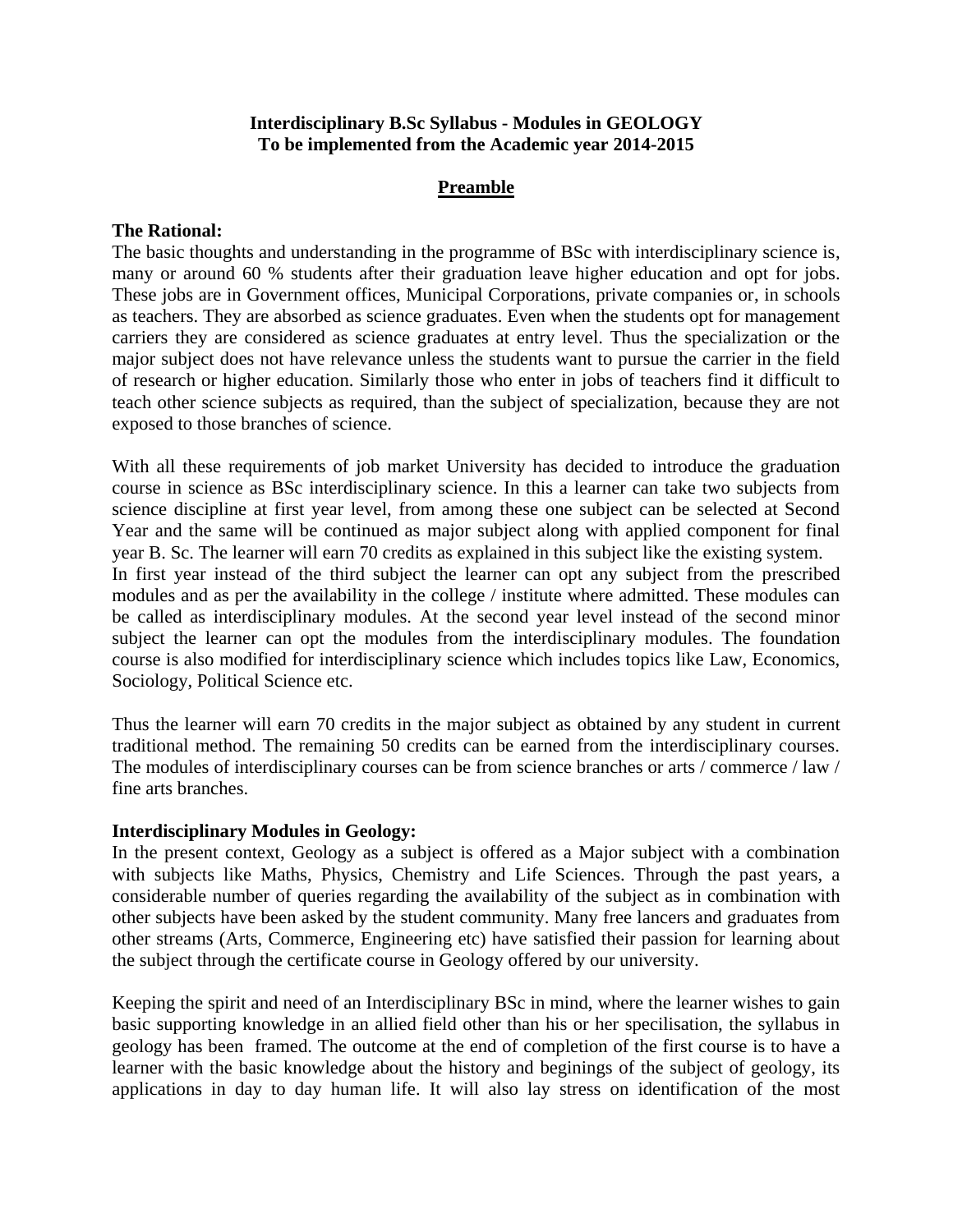commonly found minerals and rocks. The practicals and the mandatory field work will supplement the theoretical concepts. The knowledge and experience gained by the learner will enable him or her understand the different commercially available rock material used in building construction and also the commonly used minerals as ornamental stones.

If the learner wishes to gain further insights into the subject, he or she can opt to take the second module which is will have module I as a pre-requisite. Module II will deal with concepts of maps, topographical maps from Survey of India, their indexing, interpretation of geological structures from contour configuration. A unit will be dedicated to the understanding of rock structures and their origin. The thirs unit will be on understanding and identifying commonly available fossils. This module too will be supplemented by practicals and mandatory fieldwork.

| <b>Module I</b> |                                                         |                |          |  |
|-----------------|---------------------------------------------------------|----------------|----------|--|
| <b>Theory</b>   |                                                         |                |          |  |
| Course          | Title                                                   | <b>Credits</b> | L / Week |  |
| <b>USIDGE01</b> | Earths Origin and Introduction to Minerals<br>and Rocks |                |          |  |

|                 | <b>Practical</b>                     |  |
|-----------------|--------------------------------------|--|
| <b>SIDGEP01</b> | <b>Practicals of Course USIDGE01</b> |  |

#### **Module II Theory**

| .               |                                                    |                |      |  |  |  |
|-----------------|----------------------------------------------------|----------------|------|--|--|--|
| <b>Course</b>   | <b>Title</b>                                       | <b>Credits</b> | Week |  |  |  |
| <b>USIDGE02</b> | Understanding Maps, Rock structures and<br>Fossils |                |      |  |  |  |

|                  | Practicals                           |  |
|------------------|--------------------------------------|--|
| <b>USIDGEP02</b> | <b>Practicals of Course USIDGE02</b> |  |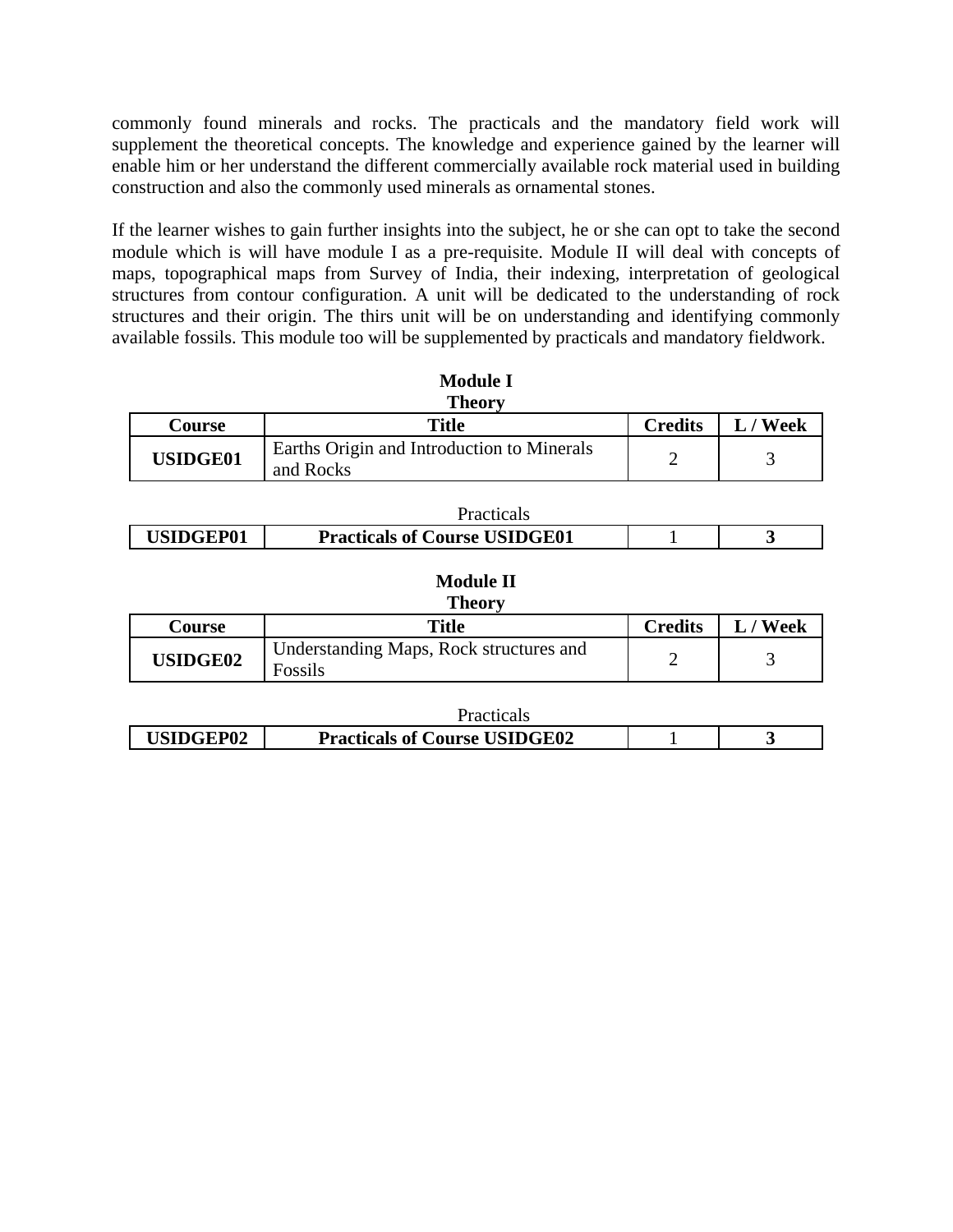Detailed Syllabus for Interdisciplinary Courses in Geology **To be implemented from the Academic year 2014-2015**

| Course          | <b>UNIT</b>  |                                                                                                                                                                                                                                                                                                                                                                                                                                                                                                                                   | <b>Credits</b> | L / Week |
|-----------------|--------------|-----------------------------------------------------------------------------------------------------------------------------------------------------------------------------------------------------------------------------------------------------------------------------------------------------------------------------------------------------------------------------------------------------------------------------------------------------------------------------------------------------------------------------------|----------------|----------|
| <b>USIDGE01</b> |              | Earths Origin and Introduction to Minerals and Rocks                                                                                                                                                                                                                                                                                                                                                                                                                                                                              |                |          |
|                 | $\mathbf I$  | Earth in the Solar System: (15<br>Lectures)<br>Geology and its perspectives.<br>Earth in the Solar System: Earth's<br>Origin, size, shape, mass, density,<br>rotational parameters.<br>Earth's Internal structure: core,<br>mantle, and crust.<br>Hydrosphere, Atmosphere<br>and<br>Biosphere: characteristics<br>and<br>elemental abundance in<br>each<br>constituent. Convection in<br>the<br>earth's core and production of its<br>magnetic field.<br>Age of the earth.                                                        | $\overline{2}$ | 1        |
|                 | $\mathbf{I}$ | <b>Mineralogy: (15 Lectures)</b><br>Chemical bonds and formation of<br>compounds.<br>definition,<br>Minerals:<br>chemical<br>compositions, classification<br>and<br>silicate structures.<br>Physical properties of minerals:<br>colour, streak, luster, diaphaneity,<br>form, habit, cleavage, fracture,<br>hardness, specific gravity,<br>and<br>electrical and magnetic properties.<br>Isomorphism, polymorphism and<br>pseudomorphism.<br>Mineral groups<br>Introduction to rock<br>forming<br>minerals: Feldspars,<br>Silica, |                | 1        |

## **Module I (Detailed Syllabus) Theory**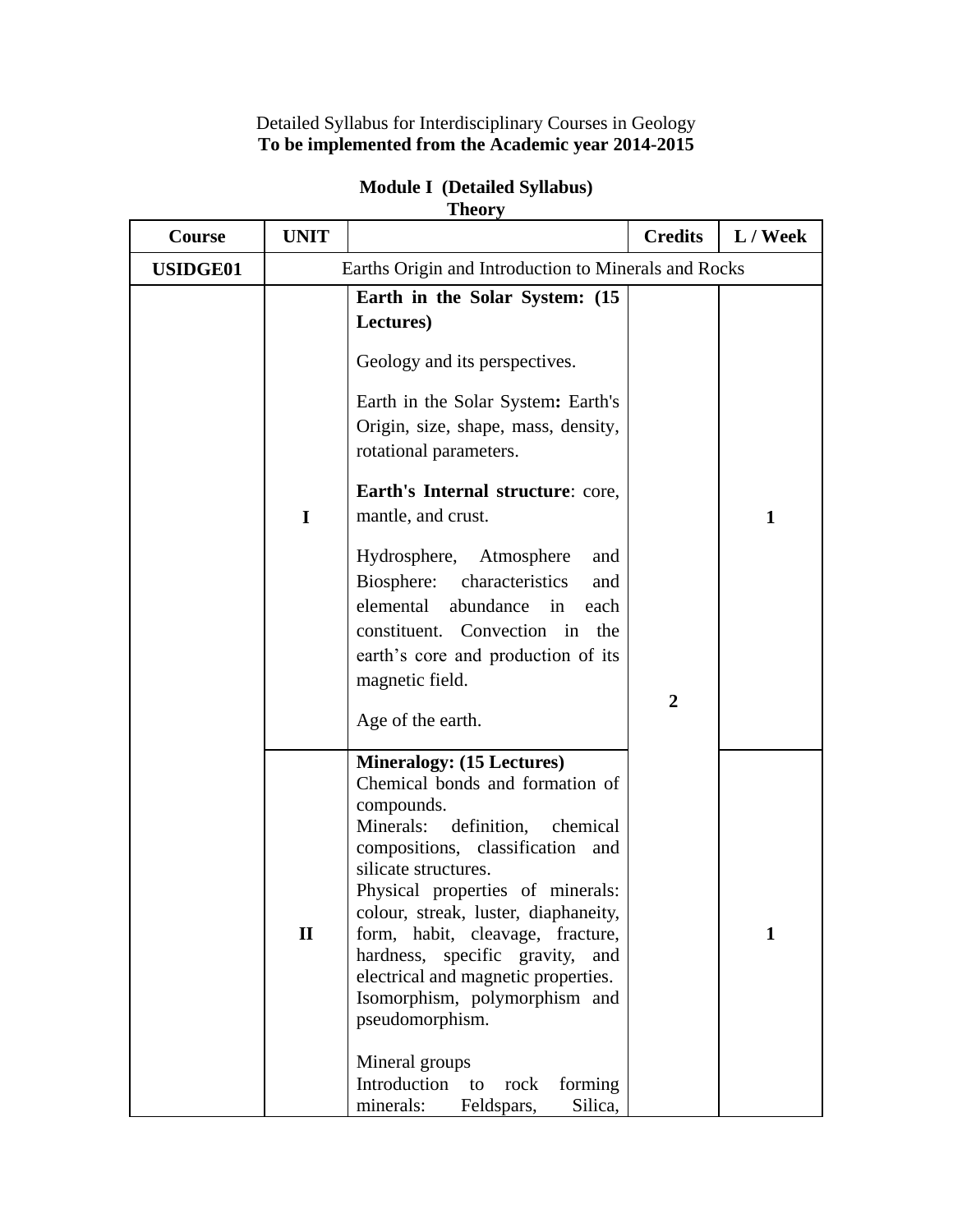|     | Amphibole,<br>Mica,<br>Pyroxene,        |
|-----|-----------------------------------------|
|     | Olivine.                                |
|     |                                         |
|     | Ore-forming<br>industrial<br>and        |
|     | minerals                                |
|     | <b>Igneous Petrology (15 Lectures)</b>  |
|     | Rocks: definition, their                |
|     | classification.                         |
|     | Magma: definition, composition,         |
|     | origin, Mode of occurrences,            |
|     | Intrusive and Extrusive forms.          |
|     | Textures and structures.                |
|     | Classification based on grain size      |
|     | and mineral composition.                |
|     | <b>Metamorphic Petrology</b>            |
|     | Metamorphism: definition, agents        |
| III | and types of metamorphism.<br>1         |
|     | Metamorphic minerals: stress and        |
|     | anti-stress minerals, textures and      |
|     | structures.                             |
|     | Rock cycle.                             |
|     | <b>Sedimentary Petrology</b>            |
|     | Sediments: weathering, transport,       |
|     | deposition, consolidation,              |
|     | diagenesis.                             |
|     | Textures and structures.                |
|     | Classification: Terrigenous and         |
|     | Chemical sedimentary rocks.             |
|     | <b>Module I Syllabus for Practicals</b> |

| Course            | <b>Identification of Minerals and Rocks</b>                                                                                                                                                                                                                                  | <b>Credits</b> | L/week |
|-------------------|------------------------------------------------------------------------------------------------------------------------------------------------------------------------------------------------------------------------------------------------------------------------------|----------------|--------|
| <b>USIDGE P01</b> | A) Identification and description of the<br>physical properties, composition,<br>occurrences and uses of 30 rock forming<br>minerals.<br>1. Quartz (at least 5 varieties)                                                                                                    |                | 3      |
|                   | 2. Feldspar (Orthoclase, Albite,<br>Microcline, Labradorite)<br>3. Mica (Muscovite, Biotite)<br>4. Pyroxene (Augite, Hypersthene)<br>5. Amphibole (Hornblende)<br>6. Olivine<br>7. Calcite (at least 5 varieties)<br>8. Gypsum<br>9. Baryte<br>10. Serpentine<br>11. Apatite | 1              |        |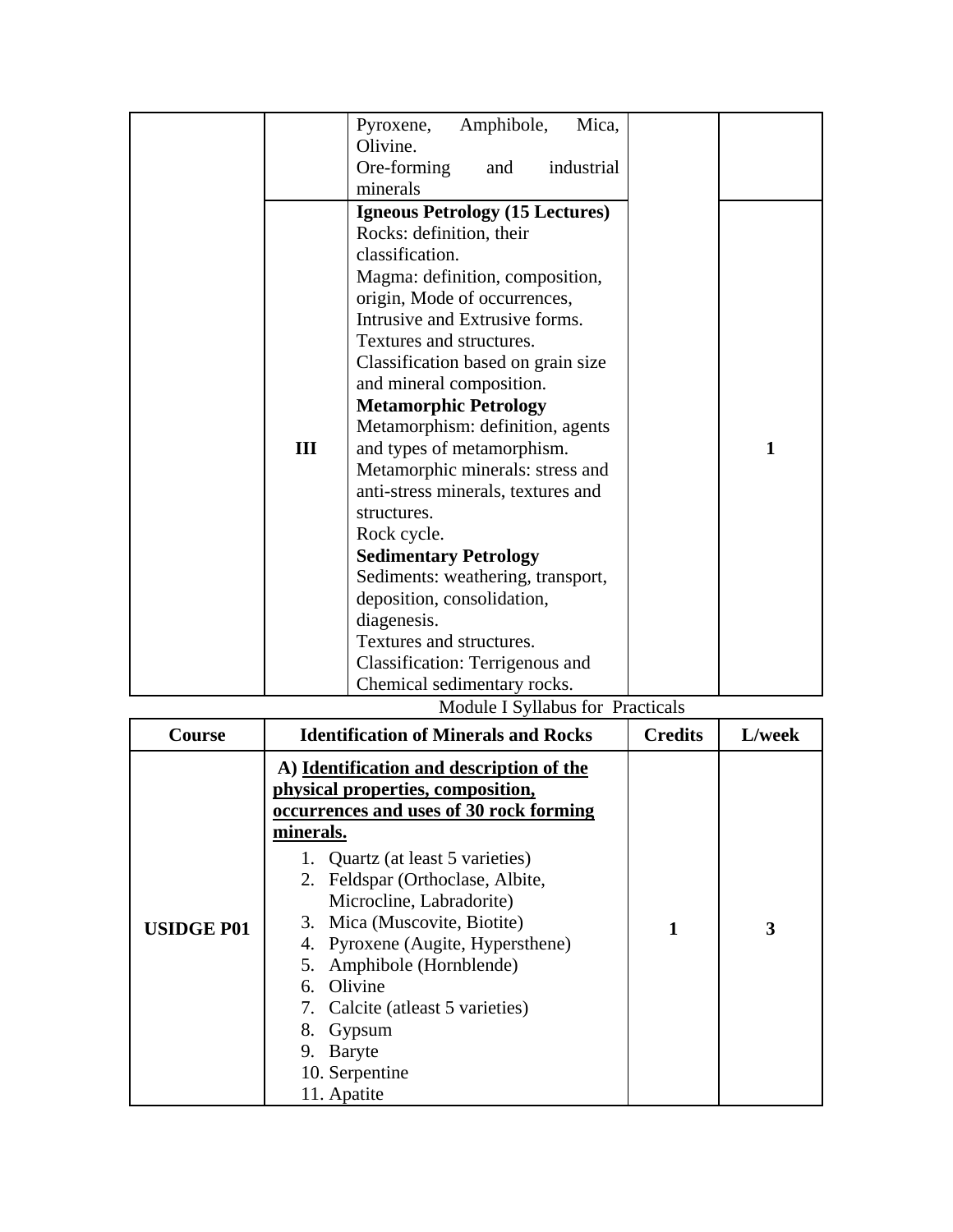| 12. Beryl                                      |  |
|------------------------------------------------|--|
| 13. Corrundum                                  |  |
| 14. Fluorite                                   |  |
| 15. Talc                                       |  |
| 16. Magnetite                                  |  |
| 17. Hematite                                   |  |
| 18. Pyrite                                     |  |
| 19. Chalcopyrite                               |  |
| 20. Galena                                     |  |
| 21. Sphalerite                                 |  |
| 22. Graphite                                   |  |
| 23. Apophyllite                                |  |
| 24. Stilbite                                   |  |
| 25. Heulandite                                 |  |
| 26. Staurolite                                 |  |
| 27. Garnet                                     |  |
| 28. Actinolite                                 |  |
| 29. Malachite                                  |  |
| 30. Coal (Peat, Lignite, Bituminous,           |  |
| Anthracite)                                    |  |
| <b>B)</b> Megascopic identification of Igneous |  |
| <b>Rocks</b>                                   |  |
|                                                |  |
| Granite<br>1.                                  |  |
| 2. Rhyolite                                    |  |
| 3. Pegmatite                                   |  |
| Syenite (Hornblende / Biotite)<br>4.           |  |
| 5. Trachyte                                    |  |
| 6. Diorite                                     |  |
| 7. Gabbro                                      |  |
| 8. Dolerite                                    |  |
| 9. Basalt (Vesicular/Non-                      |  |
| Vesicular/Porphyritic,                         |  |
| Amygdaloidal)                                  |  |
| 10. Picrite                                    |  |
| 11. Anorthosite                                |  |
| 12. Carbonatite                                |  |
| C) Megascopic Identification of                |  |
| <b>Sedimentary Rocks</b>                       |  |
|                                                |  |
| 1. Conglomerate                                |  |
| 2. Breccia                                     |  |
| 3. Grit                                        |  |
| 4. Sandstone                                   |  |
| 5. Shale                                       |  |
| 6. Limestone                                   |  |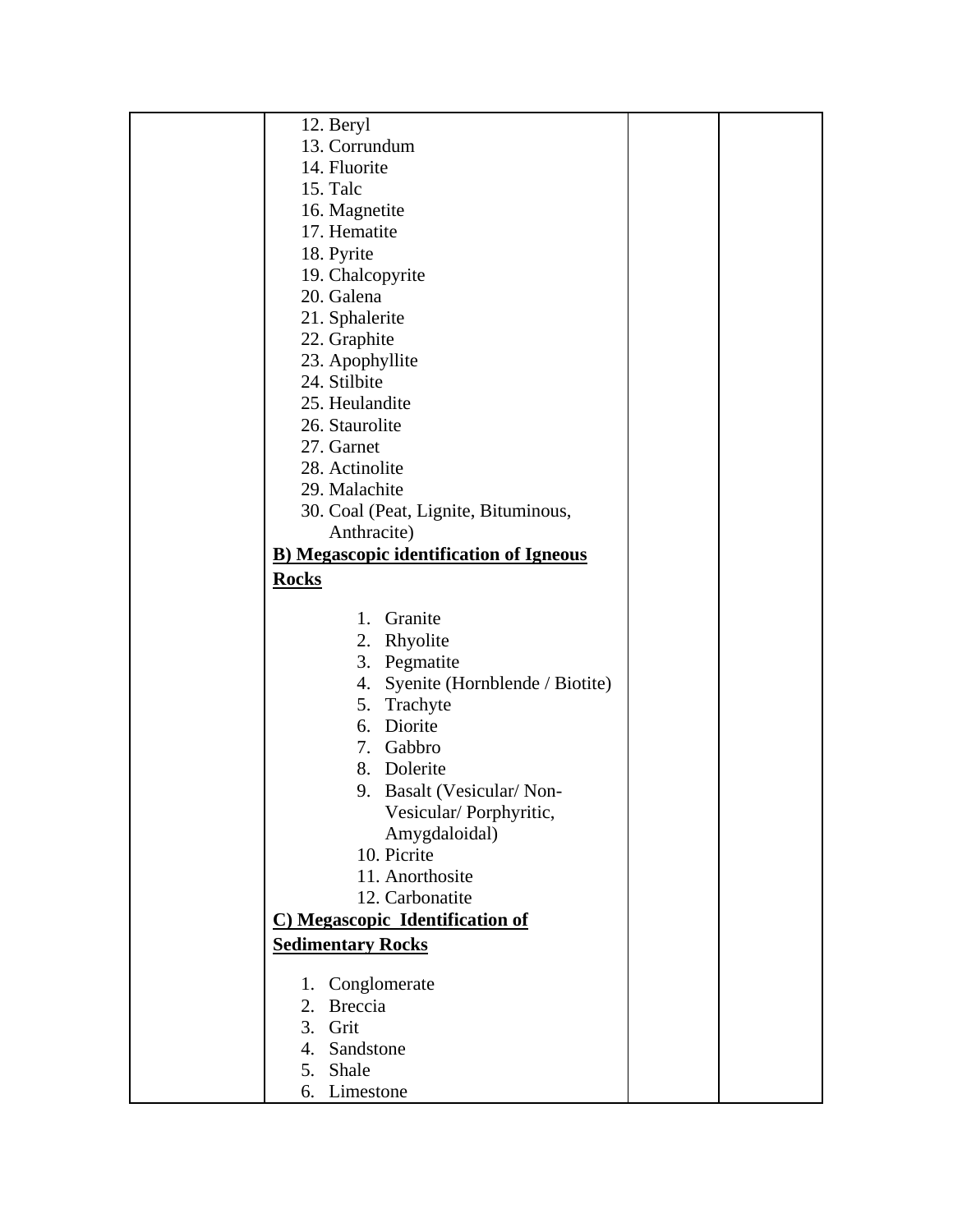# **List Of Recommended Reference Books**

- 1. Butz S. (2007) Science of Earth Systems., 2nd edn., Thomas Delmar.
- 2. Cornelius K. and Hurlbut Jr. S. (1994), Manual of Mineralogy, Twenty first Edition and Minerals and Rocks Exercises in Crystallography, J. Wiley & Sons.
- 3. Dana J.D. and Ford W.E. (rev. ed.) (2010), Dana's Manual of Mineralogy, J. Wiley & Sons.
- 4. Holmes A. (1993), Principles of Physical Geology., ed by David Duff, Nelson Thornes Ltd
- 5. Read H.H. (Rev. ed. C.D. Gribble) (1988), Rutley's Elements of Mineralogy" (27<sup>TH</sup> Edition), CBS Publications.
- 6. Skinner B.J., Porter S.C. and Botkin D.B. (1999), The Blue Planet., 2nd edn. J. Wiley & Sons.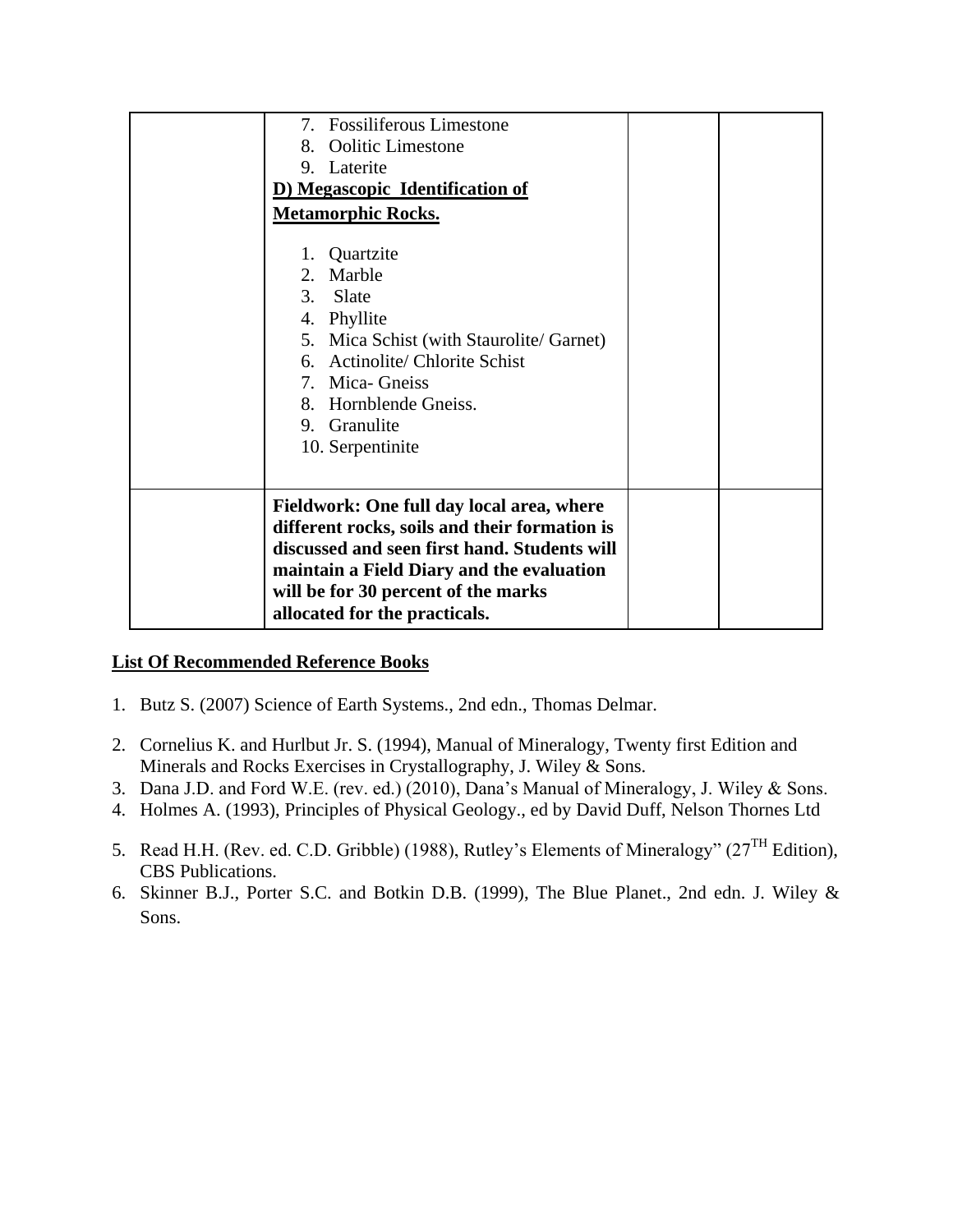| <b>Course</b>   | <b>UNIT</b>                                            |                                                                                                                                                                                                                                                                                                                                                                                                                                                                                                                                                                                                                                                                                                                                                                                                                                                                                                                   | <b>Credits</b> | $L /$ Week   |
|-----------------|--------------------------------------------------------|-------------------------------------------------------------------------------------------------------------------------------------------------------------------------------------------------------------------------------------------------------------------------------------------------------------------------------------------------------------------------------------------------------------------------------------------------------------------------------------------------------------------------------------------------------------------------------------------------------------------------------------------------------------------------------------------------------------------------------------------------------------------------------------------------------------------------------------------------------------------------------------------------------------------|----------------|--------------|
| <b>USIDGE02</b> | <b>Understanding Maps, Rock Structures and Fossils</b> |                                                                                                                                                                                                                                                                                                                                                                                                                                                                                                                                                                                                                                                                                                                                                                                                                                                                                                                   |                |              |
|                 | I                                                      | Cartography:<br>Maps and Topographical maps;<br>latitude – longitude concepts,<br>Datum, map projections, types of<br>maps.<br>SOI map index.<br>Contours and contour reading:<br>Scales and map grids (UTM).<br>GPS: principle and use<br><b>Field Instruments Techniques:</b><br>Compass<br>bearings,<br><b>Brunton</b><br>Clinometer<br>Compass<br>and<br>compass.its construction and use<br>Understanding Strike and Dip of<br>stratified rocks.                                                                                                                                                                                                                                                                                                                                                                                                                                                             |                | $\mathbf{1}$ |
|                 | $\mathbf{I}$                                           | <b>Structural Geology: (15 Lectures)</b><br>Outcrop pattern of horizontal,<br>dipping and vertical<br>strata on<br>various types of topography.<br>Outliers, Inliers.<br>Folds: Definition, Morphology,<br>anticline and syncline.<br><b>Types</b><br>of folds: symmetrical,<br>asymmetrical,<br>recumbent,<br>overturned, isoclinal, plunging,<br>doubly plunging, structural dome<br>and basin, monocline, structural<br>chevron,<br>fan,<br>terrace,<br>anticlinorium,<br>synclinorium,<br>Importance of folds.<br>Joints:<br>Definition,<br>geometric<br>classification and importance.<br><b>Faults:</b><br>morphology; geometric<br>classification based on relation to<br>affected rocks, angle of dip,<br>apparent movement and relative<br>movement; distributive faulting:<br>horst, graben and step faults;<br>nappes.<br><b>Unconformities:</b> nature, types and<br>importance; overlap and off-lap. | $\overline{2}$ | 1            |

# **Module II (Detailed Syllabus) Theory**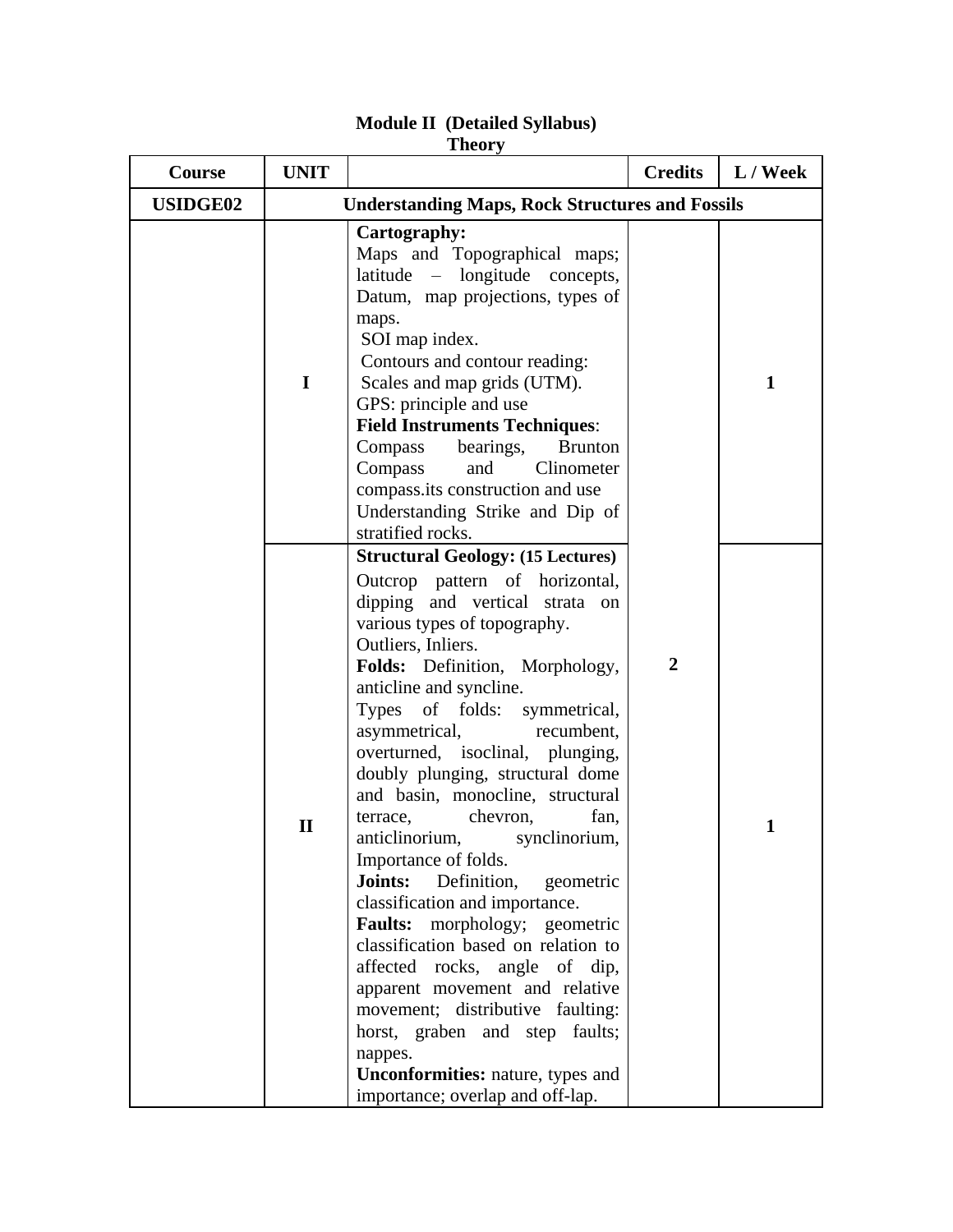|     | <b>Introduction to Palaeontology:</b> |  |
|-----|---------------------------------------|--|
|     | Definition<br>and<br>οf<br>scope      |  |
|     | Palaeontology.                        |  |
|     | Processes of<br>fossilization,        |  |
|     | preservation<br>potential<br>οf       |  |
|     | organisms.                            |  |
|     | Uses of fossils, zone fossils.        |  |
|     | <b>Morphology of Fossils</b>          |  |
|     | Study of morphological characters     |  |
| III | and geological history of the         |  |
|     | following groups.                     |  |
|     | Arthropoda: Trilobites                |  |
|     | Coelenterata: Corals (simple corals   |  |
|     | and compound hexa-corals and          |  |
|     | octa-corals)                          |  |
|     | <b>Brachiopoda</b>                    |  |
|     | <b>Mollusca:</b> Lamellibranchs,      |  |
|     | Gastropods, Cephalopods.              |  |
|     | <b>Echinodermata:</b> Regularia and   |  |
|     | Irregularia                           |  |

Module II Syllabus for Practicals

| Course            | <b>Toposheet Interpretation, Structural map</b><br>and Identification of Fossils                                                                                                                                                                                                                                                                                                                                                                    | <b>Credits</b> | L/week |
|-------------------|-----------------------------------------------------------------------------------------------------------------------------------------------------------------------------------------------------------------------------------------------------------------------------------------------------------------------------------------------------------------------------------------------------------------------------------------------------|----------------|--------|
| <b>USIDGE P01</b> | A) Interpret and understand contour<br>configuration and the typical underlying<br>geology.<br>B) Draw cross sections along geological maps<br>depicting horizontal and inclined beds.<br>Faulted beds, Beds with dykes intruded.<br>Folded beds, Unconformities<br>C) Identification of the following fossil<br>specimens:<br>1. Trilobites<br>2. Brachiopods<br>3. Molluscs - Bivalves, Gastropods<br>Cephalopods.<br>4. Echinoderms<br>5. Corals | 1              | 3      |
|                   | Fieldwork: One full day local area, where<br>different structures like bedding planes,<br>joints, fractures, and methods of using<br><b>Brunton, Clinometer compass are</b><br>discussed and seen first hand. Students will                                                                                                                                                                                                                         |                |        |